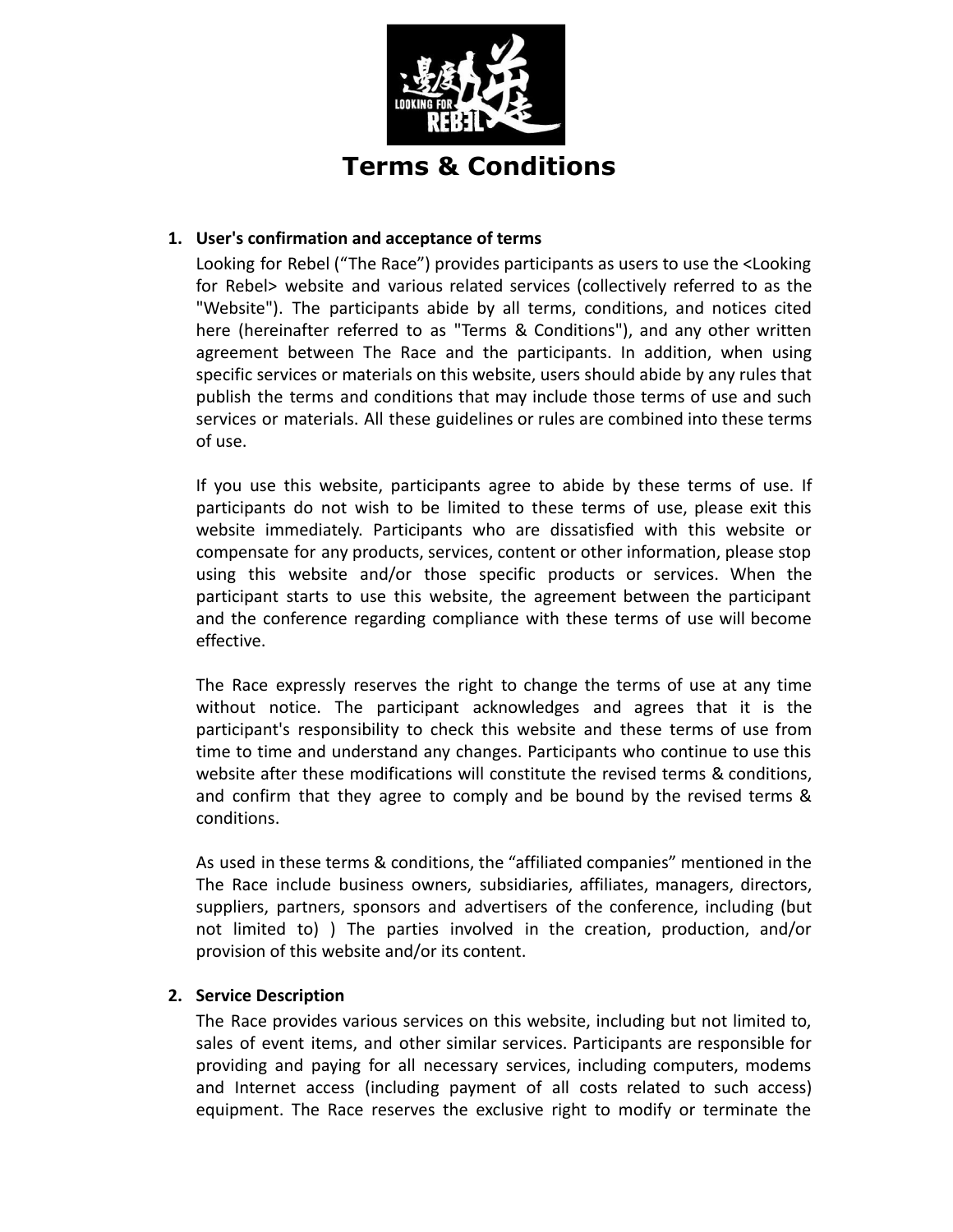

website, including any website functions, without notifying the participants at any time. TThe Race will not be responsible for the participants or any third party to exercise such rights in response to the conference. Any new features, enhancements or enhancements to the current services on the site shall also comply with these terms & conditions.

### **3. Personal data and privacy**

In order to obtain some of the services provided by this website, participants will be required to fill in the online registration form, which requires certain information and data ("personal data"), maintenance and update of the participant's personal data. By signing up, participants agree that all information provided in their personal data is true, accurate, and as needed to keep up to date, complete and accurate, and participants will maintain and update this information. Participants also give The Race the right to disclose certain personal information about the participants to third parties. The Race is approved by the participants. Use of this website, including the personal information of the participants, is subject to the privacy policy of The Race.

### **4. Behavior within the site**

Participants use this website to comply with all applicable laws and regulations, and participants are solely responsible for the content of the participants' substantive communications through the website. By using any communication service to publish information or in other ways, chat rooms, message boards, newsgroups, software libraries, or other interactive services can be provided to participants or through this website, participants agree that participants will not upload, share, Publish, or otherwise distribute or facilitate the distribution of any content-including text, communications, software, images, sound, data, or other information, namely:

- i. It is illegal, threatening, abusive, harassing, defamating, slandering, deceiving, fraudulent, infringing on the privacy of others, infringement, including explicit or graphic descriptions or sexual acts (including but not limited to violent or threatening language directed at another person or A group of people), or otherwise violate the rules or policies of The Race;
- ii. The religion, gender, sexual orientation, race, ethnicity, age, or disability of the individual or group that hurt, harassed, devalued, or threatened;
- iii. Infringement of any patent, trademark, trade secret, copyright, publicity, or other proprietary rights of any party;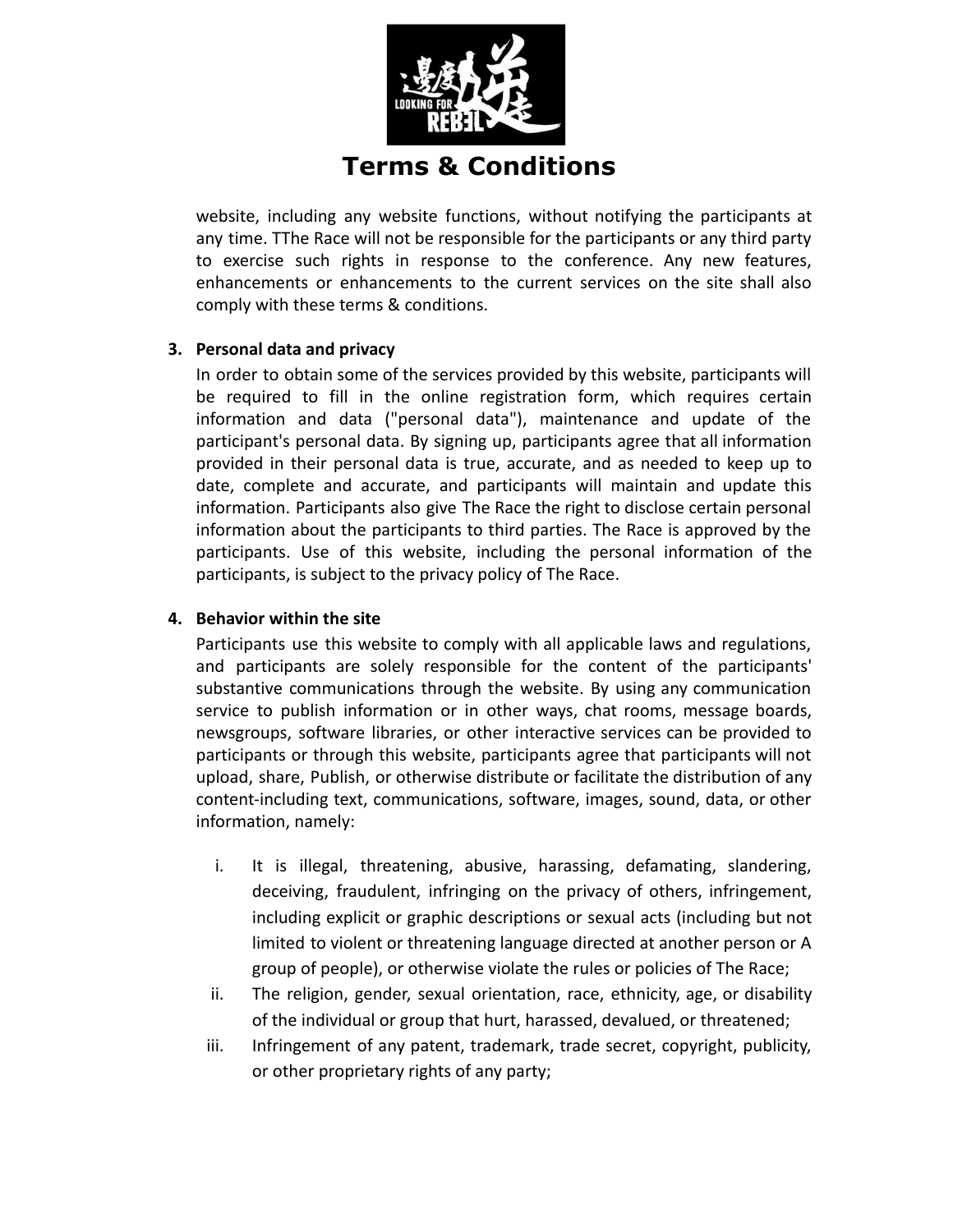

- iv. It constitutes unauthorized or unsolicited advertisements, spam or mass emails (also known as "spam"), chain letters, any other forms of unauthorized invitations, or any form of lottery or gambling;
- v. Contain any data or other information that is designed or intended to subvert, damage, or restrict the function or damage of any software, hardware, or communication equipment or gain unauthorized access, software viruses or any other computer code, files, or any Third party information; or
- vi. Impersonate any individual or entity, including any employee or representative of The Race. The Race neither endorses nor assumes any responsibility for the content of any materials uploaded or submitted by third-party users to the website. The Race generally does not pre-screen, monitor, or edit user-published blog materials, communication services, chat rooms, message boards, newsgroups, software libraries, or content that may be provided or through interactive services such as this website. However, The Race and its agents have the right to make their own decisions, based on the judgment of The Race, to delete any content that does not comply with any terms of use and user behavior on the website, or any content that is harmful, offensive, or inaccurate. The General Assembly is not responsible for any failure or delay in clearing these contents. Participants hereby agree to these removals and waive any claims for such removals caused by The Race.

Participants agree that when a participant violates any of the above regulations, The Race can decide on its own at any time at The Race without prior notice to terminate the participant's qualifications, account or other affiliated websites. In addition, the participants agreed that The Race will fully cooperate with other departments, including cooperation with law enforcement agencies in investigating suspected criminal acts in violation of the system or network security investigations.

## **5. Third-party websites and information**

This website may link to other websites on the Internet or otherwise include reference information, documents, software, materials and/or services provided by other parties. Some of the information or materials that these websites may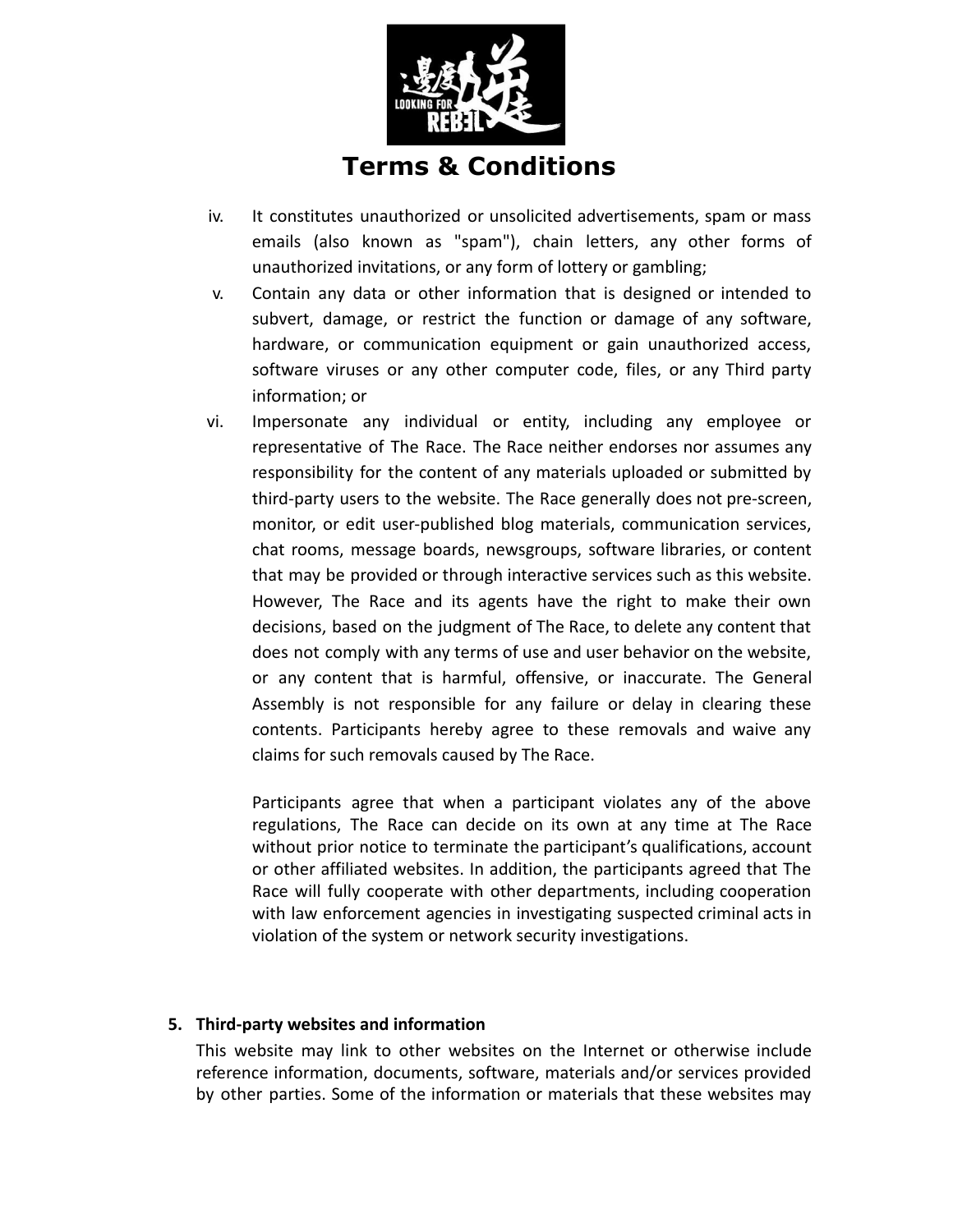

contain may be found to be inappropriate or offensive. These websites and the parties are not under the control of The Race. Participants agree that The Race will not be responsible for the accuracy, copyright compliance, legality, and appropriateness of any other aspects of such websites, nor is The Race responsible for errors or omissions of any reference from other parties or their products and services. The inclusion of such links or references is only for convenience, and does not mean endorsement, or contact, by the website or group, or any form of guarantee, any express or implied guarantee.

### **6. Intellectual Property Information**

"Content" in these Terms & Conditions refers to any information, data, communications, software, pictures, videos, graphics, music, sounds, and other materials and services that can be viewed by users on the website. This includes original content such as blogs, message boards, and chats. By accepting these terms & conditions, the participant acknowledges and agrees that all content submitted by the participant on this website is protected by copyright, trademark, service mark, patent or other proprietary rights and laws. Participants are only allowed to use content that is expressly authorized by The Race or specific content providers. Except for personal use only, participants may not copy, reproduce, modify, republish, upload, publish, disseminate, or distribute any documents or materials from this website in any form or in any manner without the prior written permission of The Race. Copies or specific content providers, and participants are solely responsible for obtaining permission to use any copyrighted material before this website. Any unauthorized use of the materials appearing on this website may violate copyright law, trademark law and other applicable laws, and may result in criminal or civil penalties. Regardless of whether The Race or its affiliates guarantees or shows on the materials used by the participants, or is obtained through it, this website will not infringe the rights of third parties. All custom graphics, icons, logos and service names are registered trademarks, trademarks or service marks of their affiliates. All other trademarks or service marks are the property of their respective owners. Participants are granted any right to use any trademarks, service marks, logos, and/or the names of their affiliates in these terms of use.

## **7. Unauthorized use of materials**

Participants who send this website to the conference, whether by email, post or other means, for any reason, will be regarded as any non-confidential and non-proprietary information or materials. When the participant retains all rights to these communications or materials, the participant grants The Race and its agents and branches to copy, distribute, display, perform, publish, translate, adapt, modify, non-exclusive, paid, permanent, And the rights around the world,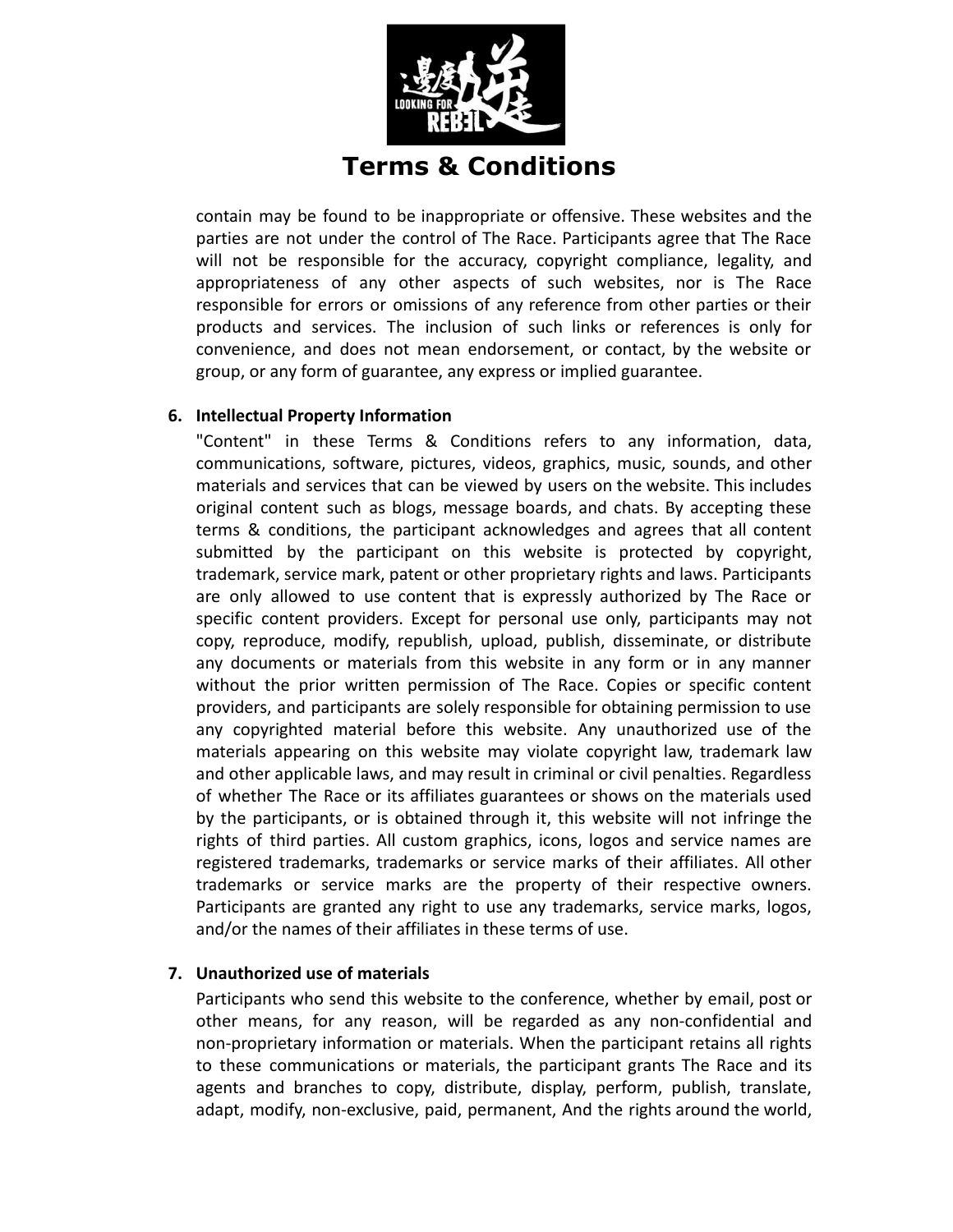

**Terms & Conditions**

and the form or medium in which it is used (now known or currently unknown).

Unless The Race is in writing and agreed by both parties, please do not submit confidential or proprietary information to The Race. The Race also does not accept lobbying or suggestions from participants. Please do not submit them to The Race under any circumstances.

## **8. Compensation**

Once requested by The Race, participants agree to maintain, compensate, and maintain all responsibilities, claims and expenses of The Race and its affiliates, including attorney fees, which stem from the use or misuse of this website by the participants. The Race reserves the right to defend and control any compensation related matters that the participants are responsible for at The Race's own expense. In this case, the participants will cooperate with The Race where it is feasible to defend.

## **9. Participate in promotions**

This website may contain advertisements provided by third parties from time to time. Participants can enter related or participate in promotional activities of advertisers showing products on this website. Any such contact or promotion (including delivery and payment of goods and services) and any other terms, conditions, guarantees or statements related to such contact or promotion are solely the responsibility of the participant and the advertiser. The General Assembly does not assume any responsibility, obligations or any part of any such contact or promotional activities.

### **10. Email, mail, blog and chat services**

The Race may (whether directly or through a third-party provider) provide email, SMS, blog or chat services (hereinafter collectively referred to as "communication") to users of the website. The Race regulates the relationship between participants and The Race through these terms and independent supplementary agreements.

The Race may use automatic monitoring equipment or technology to protect The Race from unauthorized user communications (also referred to as "spam") and/or other types of electronic communications deemed inconsistent with The Race's business objectives. However, such equipment or technology is not complete, and The Race will not be responsible for any legal communication being blocked, or for failing to block any unsolicited communication.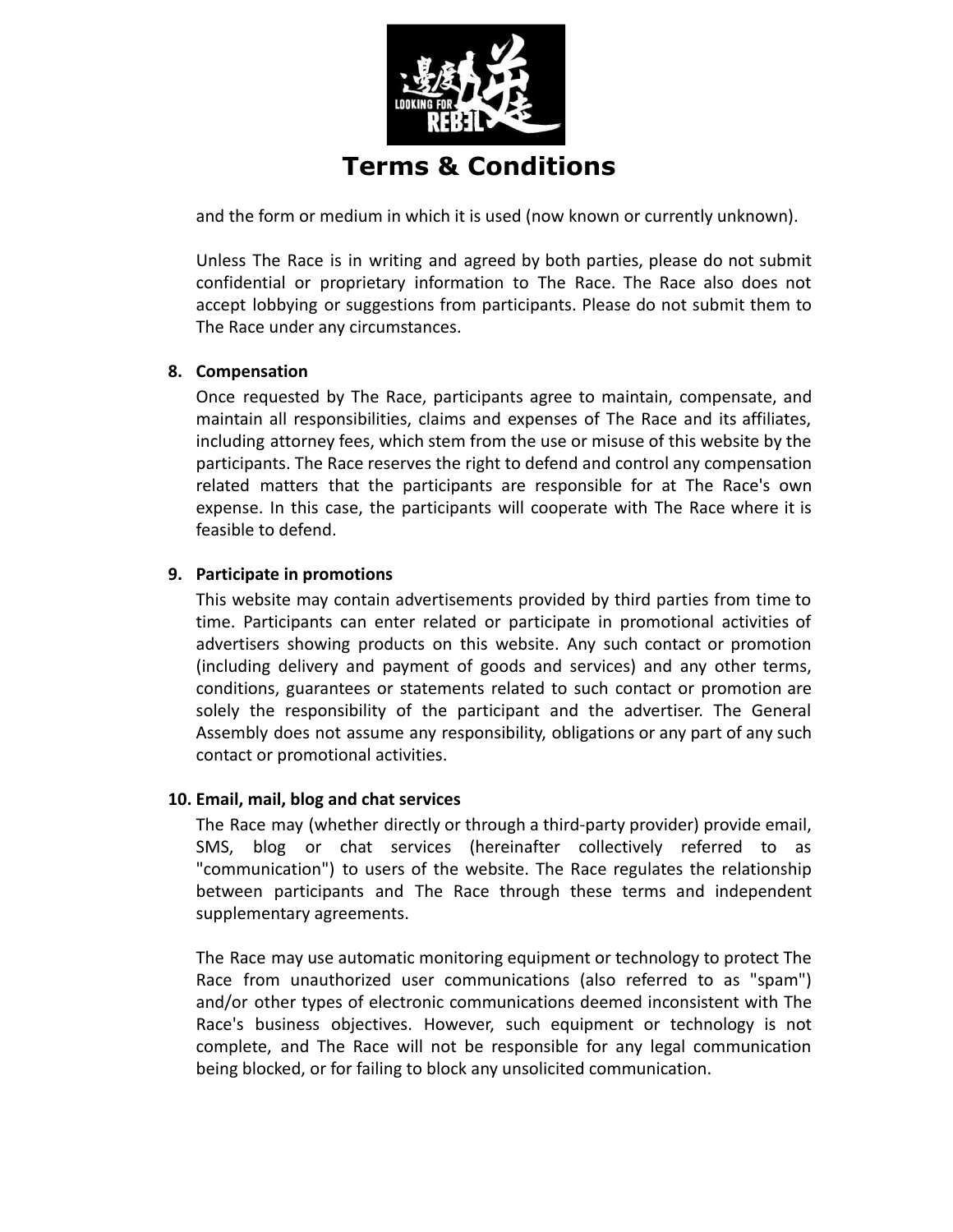

### **11. International use**

Although this website can be viewed worldwide, The Race does not promise that the information on this website is applicable or can be used outside Hong Kong, and enters and browses from areas where the content is prohibited or illegal. Those who choose to actively browse this website from other locations are responsible for complying with local laws. In prohibited areas, offers to provide any products and services, and/or related information provided on this website are prohibited and invalid.

### **12. Termination of use**

Participants agree that The Race may, at the discretion of The Race, terminate or suspend the participant's viewing of all or part of the website for any reason without notice, including but not limited to violation of the terms of use. Any suspected fraud, abuse or illegal activity may be the reason for terminating the participant's relationship and may provide information to relevant law enforcement agencies. Once terminated or suspended for any reason, the participant's right to use the existing services of this website will be immediately suspended, and the participant acknowledges and agrees that The Race may immediately close or delete the participant's account and all relevant information about the participant's account And files, and/or prohibit any further use of such files or websites. The Race shall not be responsible for any claims or losses of participants or any third party due to termination or suspension or any other actions taken in connection with such termination or suspension.

### **13. Applicable law**

This website (excluding any linked websites) is controlled by the Hong Kong office of The Race. These terms & conditions, as well as all the policies and procedures of The Race, are governed and bound by the laws of the Hong Kong Special Administrative Region. The relevant courts of the Hong Kong Special Administrative Region will exercise exclusive jurisdiction in any disputes or claims related to these terms & conditions.

### **14. Notice**

All notifications to individuals will be in email or written form. To inform The Race, please email to the customer service department of [info@rebelmember.com](mailto:info@rebelmember.com) . The Race may use the address provided by the participants as part of the personal information to notify. In addition, The Race can broadcast notices or send messages through the website to inform participants about website changes or other important matters; these broadcasts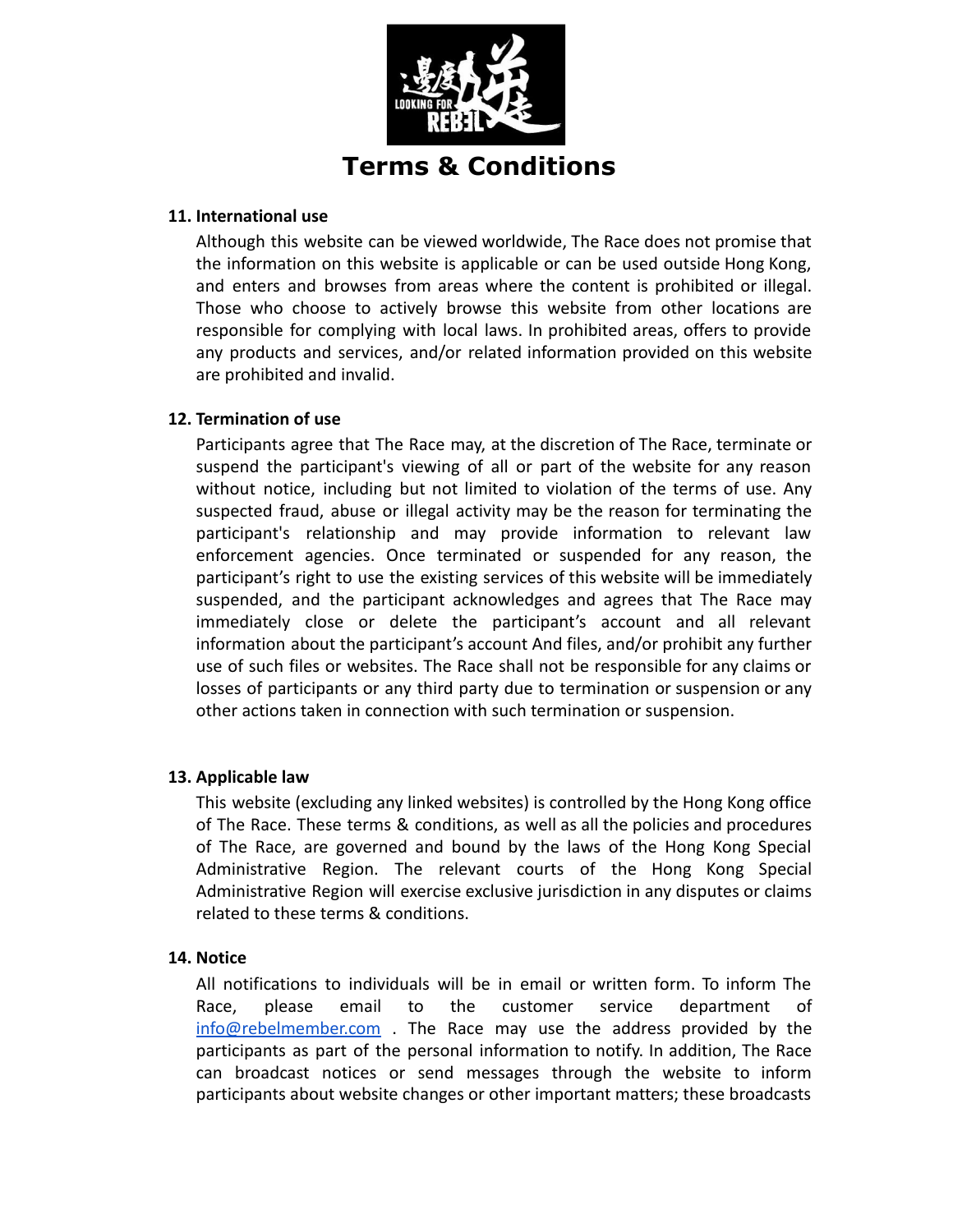

will constitute notices when they are sent to participants.

### **15. Entire Agreement**

These terms and conditions constitute the entire agreement and understanding of this agreement between The Race and supersede all previous agreements and understandings. These terms & conditions may not be changed, supplemented, revised, or through the use of any other documents. Any attempt to change, supplement or modify these documents, or order products or services and subject to additional or changed terms and conditions will be deemed invalid, unless otherwise agreed in a written agreement between the participants and The Race. If anything related to this website conflicts or is inconsistent with these terms & conditions, these terms & conditions shall prevail.

#### **16. Other**

In any action to enforce these terms & conditions, the winning party will have the right to claim fees and attorney fees. Any lawsuit taken by any participant against The Race or the related company of The Race must be filed within one year after The Race of the event, otherwise it will be deemed to be permanently waived and prohibited.

Participants are not allowed to transfer their rights and obligations regarding the terms & conditions to any party, and any attempt to make such a claim will be deemed invalid. The Race may be exempted from exercising the rights and obligations granted to The Race in accordance with these terms & conditions.

Participants agree not to sell, resell, copy, plagiarize or use any part of this website for any commercial purposes, or to use or browse this website.

Except for any reasons stipulated by applicable laws, The Race shall not be liable for any failure to provide or delay in providing products and services beyond the reasonable control or foreseeable events of The Race, including but not limited to strikes, wars, fires, accidents, bad things Weather cannot ensure traffic operations, government actions or regulations, and whether similar to those listed above for other reasons or events beyond the reasonable control of The Race.

If any part of the terms & conditions is invalid or unenforceable, this part should be interpreted as close as possible to the original intention of the parties and in a manner that reflects the applicable law, while the remaining parts should be fully implemented and effective. Any invalidation of any provision by the General Assembly to enforce or exercise these Terms & Conditions or related rights shall